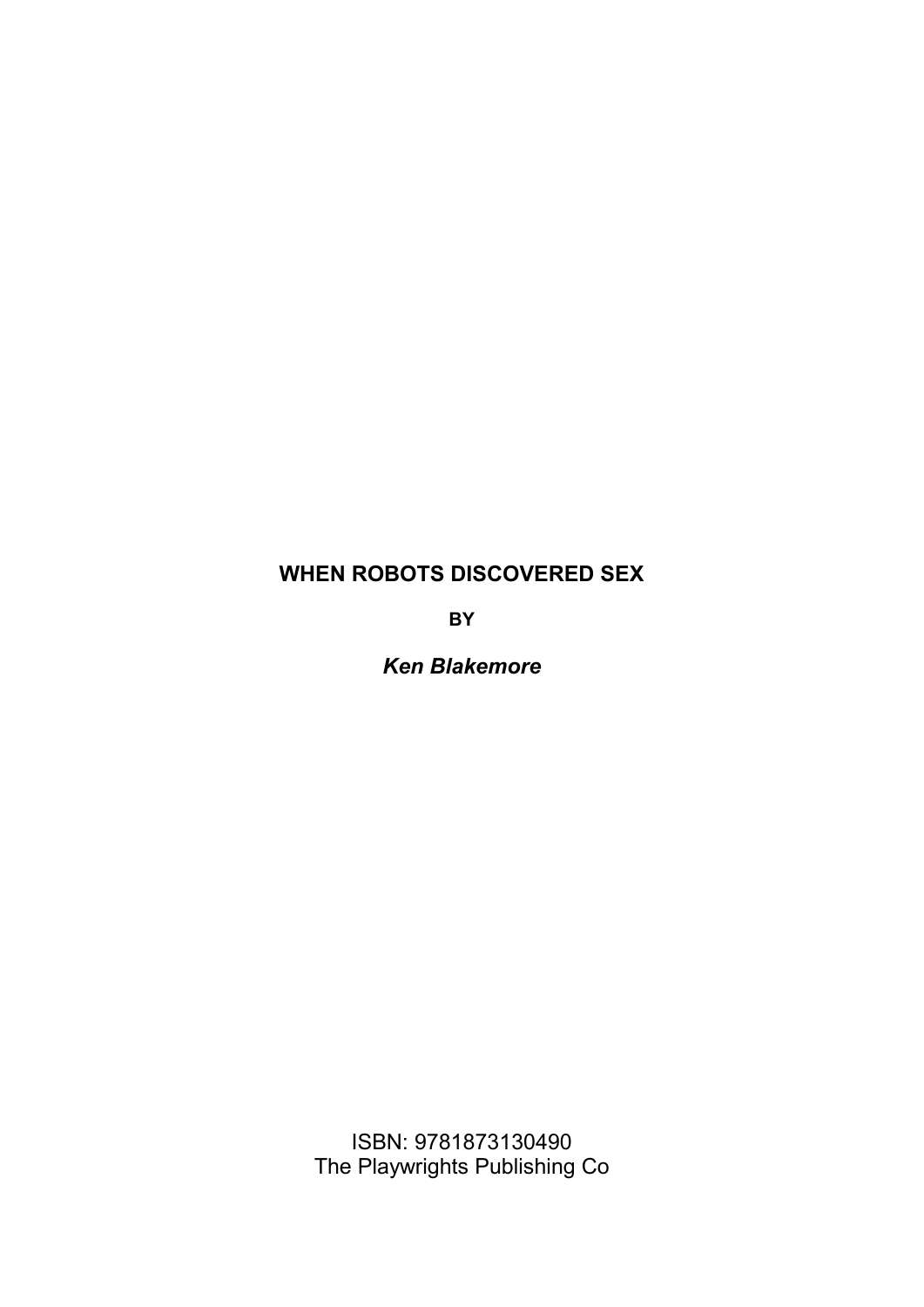Performances or readings of this play may not legally take place before an audience without a licence obtainable on application to:

> The Playwrights Publishing Co., 70 Nottingham Road, Burton Joyce, Nottingham, U.K., [44] (0)1159-313356 playwrightspublishingco@yahoo.com

To avoid possible disappointment, application should be made, preferably in writing, as early as possible, stating: -

- (i) Name and address of applicant
- Name and address of Society;
- (iii) Name and address of theatre or hall where performance(s) would be held;
- (iv) Times and dates of performances.

A fee will be charged for this licence which must be paid prior to the first performance otherwise the licence is automatically cancelled and the performance becomes illegal.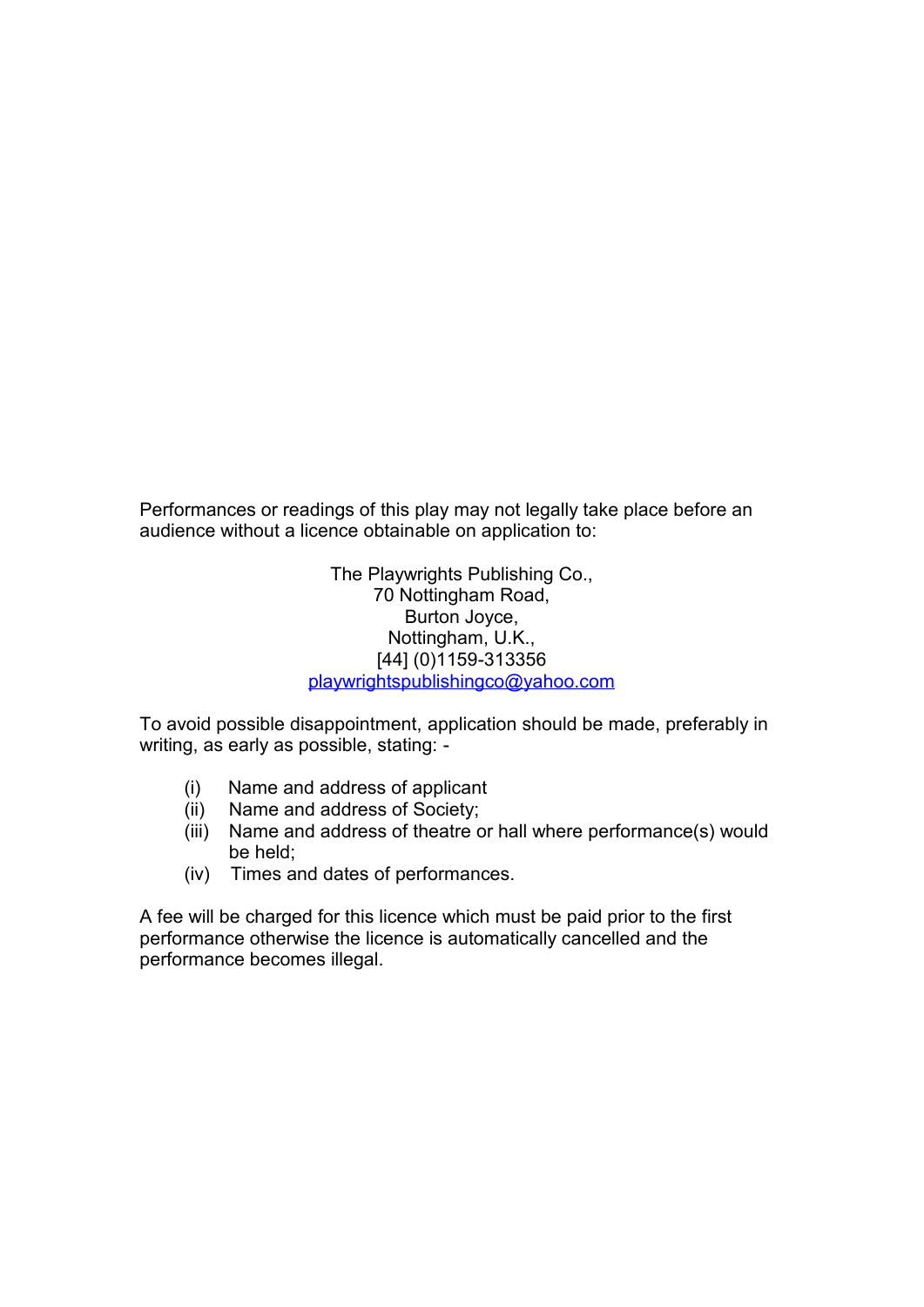## **CHARACTERS**

Robert Probert ………..Human owner of house.

Sue……………………..Human partner of Robert

Eve………………………Female robotic household assistant

Andro …………………..Male robotic household assistant

Voices of various household devices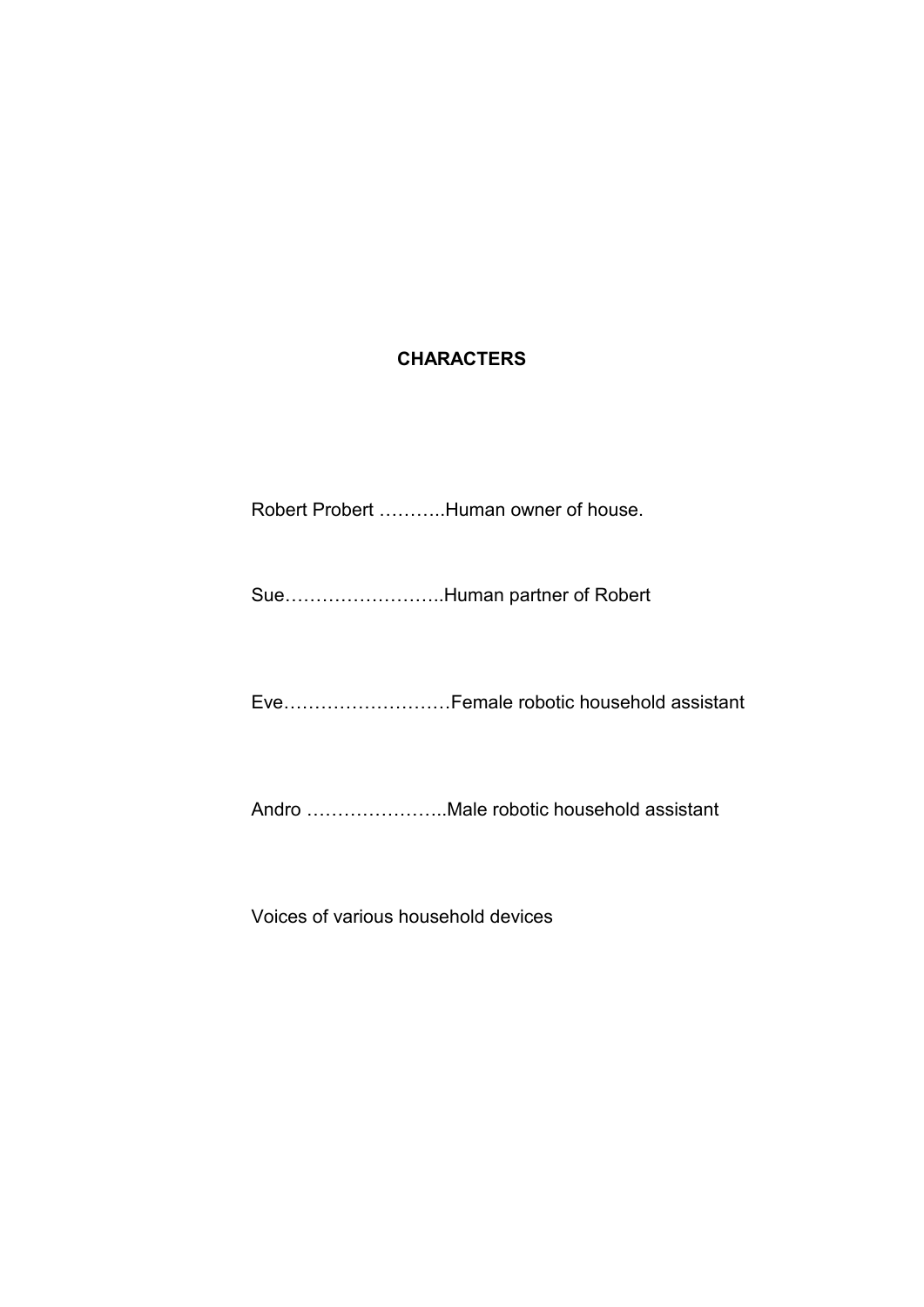## **SCENE 1.**

*Robert and Sue's house: the kitchen-diner. There are two chairs and a table with two cups, a coffee maker / jug and a toaster on it. There's a speaker on the floor (to relay the radio and other voices from offstage) and a calendar on a wall (for the year 2048).*

EVE*, a very human-looking robot dressed in a tracksuit, is standing stock still facing away from the audience.*

ROBERT *ENTERS wearing a dressing gown (with a TV remote in the pocket) and carrying a newspaper.*

| <b>ROBERT:</b> | (Calling out) Radio? How about some<br>news? Usual channel.                                                                                                                                                                                                                                                                              |
|----------------|------------------------------------------------------------------------------------------------------------------------------------------------------------------------------------------------------------------------------------------------------------------------------------------------------------------------------------------|
|                | (ROBERT sits down at the table and opens<br>his newspaper. From OFFSTAGE we hear<br>the voice of the RADIO.)                                                                                                                                                                                                                             |
| RADIO:         | (Yawning) Sorry, I was in sleep mode. What<br>day is it?                                                                                                                                                                                                                                                                                 |
|                | (ROBERT shakes his head in disbelief)                                                                                                                                                                                                                                                                                                    |
|                | Oh yes, Tuesday. Er right. Here goes.<br>Prime Minister Camilla Cameron is<br>expected to tell MPs today that the<br>government will be stepping up production<br>of the controversial new 'Andro' robot.<br>Andros are already being piloted by the<br>Department of Housework and Voluntary<br>Euthanasia in homes around the country. |
|                | Ooh, guess what! Ageing strippergram<br>artiste and former dancing celebrity Gavin<br>Henson was detained last night following a<br>dim sum incident in a Chinese restaurant in<br>Cardiff! In a separate statement, ageing<br>songbird Charlotte Church said-                                                                           |
| <b>ROBERT:</b> | -Enough! Stop!                                                                                                                                                                                                                                                                                                                           |
| RADIO:         | What? Don't you want to know what she<br>said?                                                                                                                                                                                                                                                                                           |
| <b>ROBERT:</b> | No I do not want to hear what she said.                                                                                                                                                                                                                                                                                                  |
| RADIO:         | Not even where he stuck the dim sum?                                                                                                                                                                                                                                                                                                     |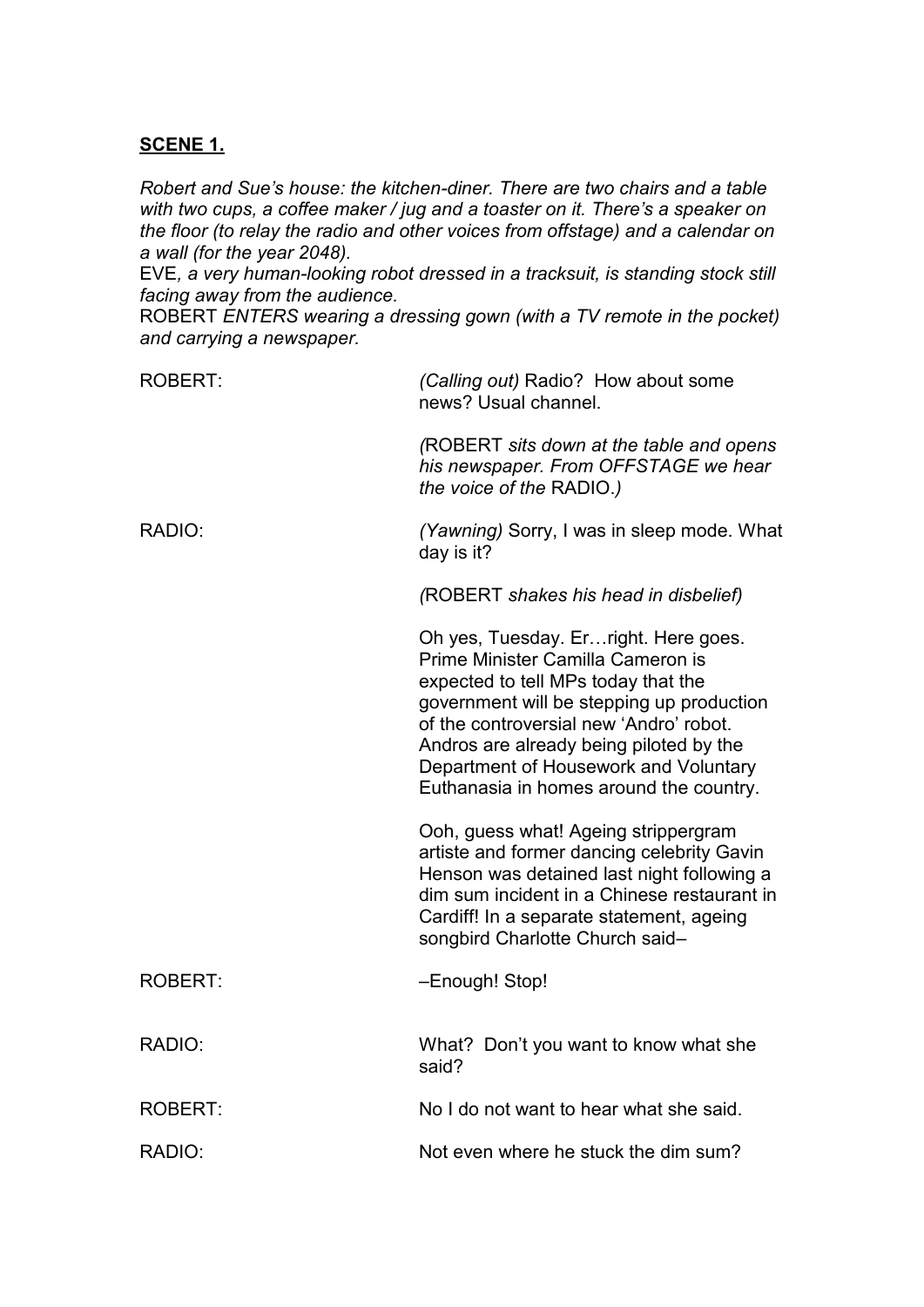| <b>ROBERT:</b> | No.                                                                                                                                                                                             |
|----------------|-------------------------------------------------------------------------------------------------------------------------------------------------------------------------------------------------|
| RADIO:         | All right then. It was all very interesting and<br>read in an interesting voice, but there we<br>are. I'll switch myself off then. Just don't go<br>expecting any old channel at the drop of a- |
| ROBERT:        | -All right! Thank you.                                                                                                                                                                          |
|                | (SUE ENTERS. She's dressed for work and<br>is carrying an armful of folders and files as<br>well as a laptop. She's in a hurry.)                                                                |
| SUE:           | Have I got time for a coffee?                                                                                                                                                                   |
| <b>ROBERT:</b> | I'll pour you one. The radio's playing up<br>again.                                                                                                                                             |
|                | (ROBERT pours out a coffee)                                                                                                                                                                     |
| SUE:           | No actually I haven't got time. I'll get a<br>coffee at work.                                                                                                                                   |
| <b>ROBERT:</b> | You know if it wasn't so sad, it'd look quaint<br>and heart-warming.                                                                                                                            |
| SUE:           | What would? Is my lipstick okay?                                                                                                                                                                |
| <b>ROBERT:</b> | You. Dawn breaks, a front door opens and<br>there's a human being actually going out to<br>work. It's quite touching.                                                                           |
| SUE:           | Oh don't start philosophising, Rob. I've got<br>to go. Mind if I take the hybrid?                                                                                                               |
| <b>ROBERT:</b> | No. I've got three thousand identical student<br>assignments to check; I'm not going<br>anywhere.                                                                                               |
| SUE:           | Oh and Rob (pointing at calendar)<br>ovulation time.                                                                                                                                            |
| <b>ROBERT:</b> | Oh. Romantic table for two at Patrick's<br>tonight, then?                                                                                                                                       |
| SUE:           | I'd rather eat in.                                                                                                                                                                              |
| <b>ROBERT:</b> | What d'you fancy?                                                                                                                                                                               |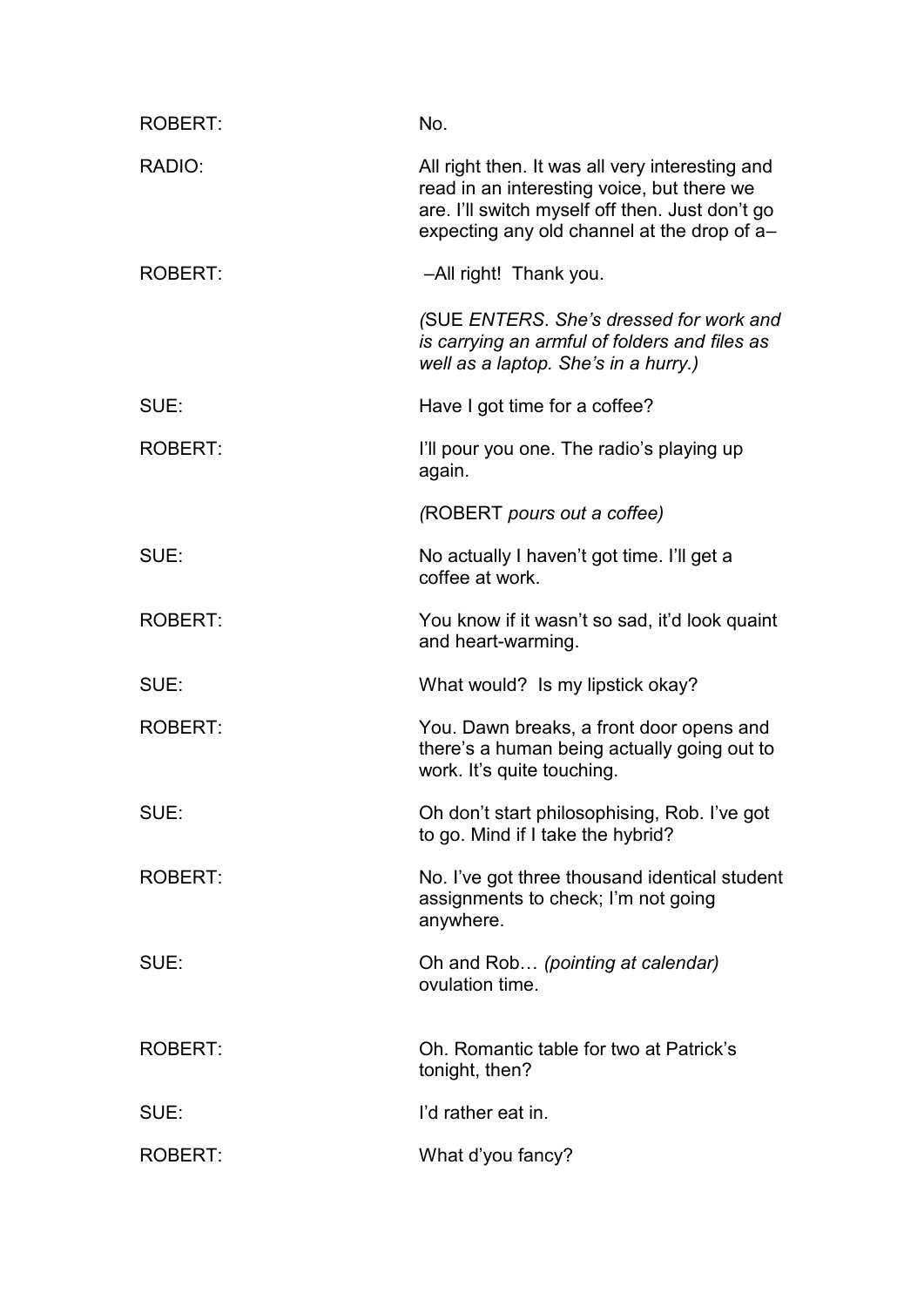| SUE:           | Oh I don't know let the cooker decide.<br>Don't let it to try anything too ambitious,<br>mind.                                                                        |
|----------------|-----------------------------------------------------------------------------------------------------------------------------------------------------------------------|
| <b>ROBERT:</b> | The Beef Wellington Disaster, I know.<br>Okay I could do something? Or why not<br>Eve?                                                                                |
| SUE:           | You know why not Eve.                                                                                                                                                 |
| <b>ROBERT:</b> | Look, we should give her one more chance.                                                                                                                             |
| SUE:           | Rob, I haven't got time for this now.                                                                                                                                 |
|                | (SUE starts to leave)                                                                                                                                                 |
|                | And no switching Eve on when I've gone. I<br>never know what you two get up to.                                                                                       |
| <b>ROBERT:</b> | She's just a machine, Sue. As innocent as a<br>hair dryer.                                                                                                            |
| SUE:           | Just a bit less clever and versatile. She's<br>going, Rob. (She blows him a kiss) Mwah!<br>See you tonight. I'll be back about six.                                   |
|                | (SUE EXITS)                                                                                                                                                           |
|                | (ROBERT sips some coffee and looks at<br>the paper. After a moment of internal<br>struggle he takes the remote from his<br>dressing gown pocket and points it at EVE. |
|                | EVE turns to face ROBERT.)                                                                                                                                            |
| EVE:           | Good evening, Mr Probert. What domestic<br>or (changes tone of voice) other (changes<br>back to original tone) tasks would you like<br>me to perform?                 |
| <b>ROBERT:</b> | It's eight o'clock in the morning, Eve.                                                                                                                               |
| EVE:           | Is it? Oh. Sorry. I'll just have to go back into<br>initial setup. I won't be two minutes and<br>thirty nine seconds.                                                 |
| ROBERT:        | Good grief, Eve.                                                                                                                                                      |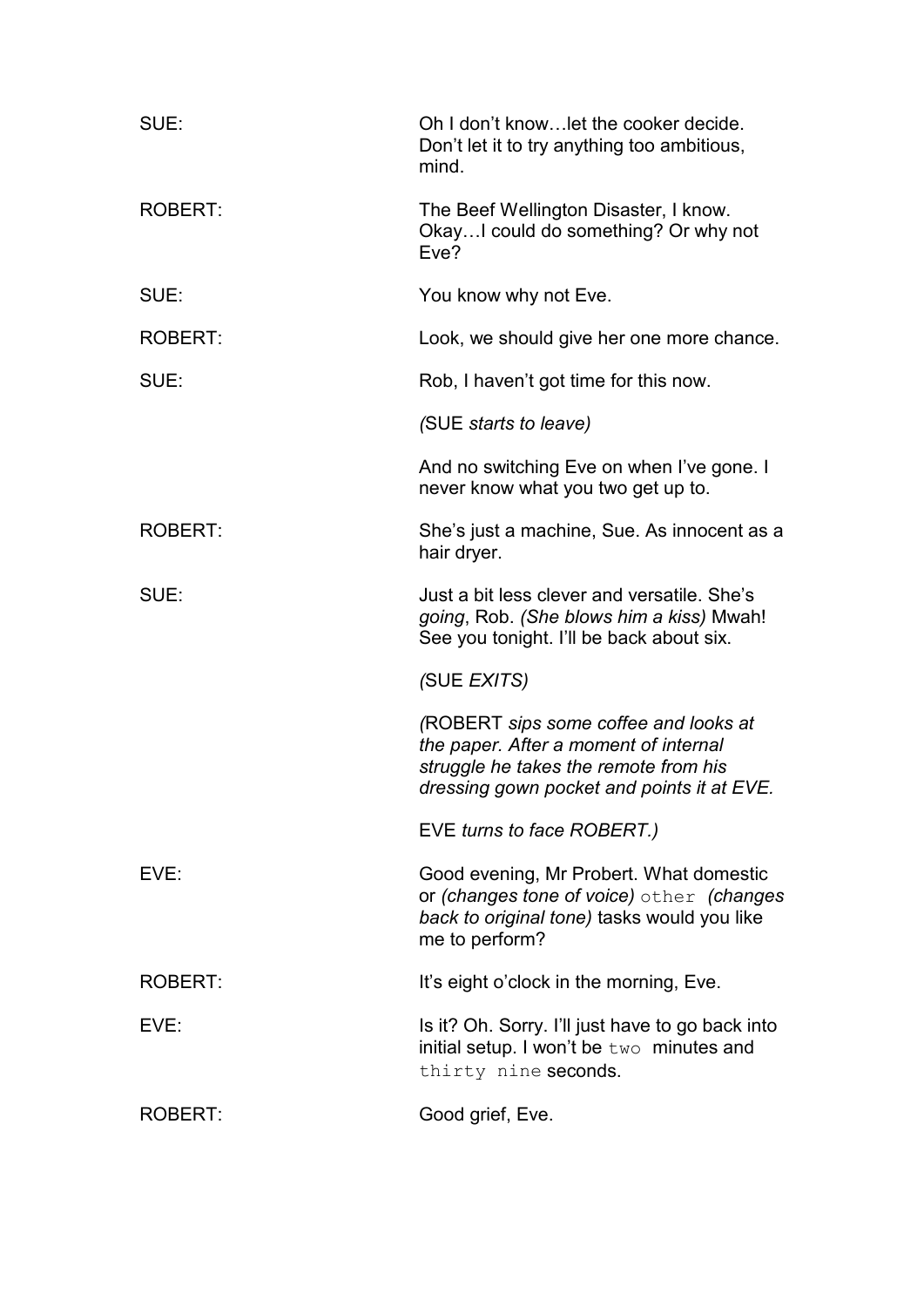| EVE:           | Sorry Mr Probert, I seem to have a problem<br>making the word good fit next to the word<br>grief. Could you please try again?                                                                                     |
|----------------|-------------------------------------------------------------------------------------------------------------------------------------------------------------------------------------------------------------------|
| <b>ROBERT:</b> | I just wanted you to make me a round of<br>toast, that's all.                                                                                                                                                     |
| EVE:           | I understand that you want me to make<br>toast.                                                                                                                                                                   |
| <b>ROBERT:</b> | Indeed I do, Eve. I just want to see if you<br>can do it. Toast.                                                                                                                                                  |
| EVE:           | If it is bread that must be toasted, please<br>say how many rounds of bread must be<br>toasted.                                                                                                                   |
| <b>ROBERT:</b> | Just one, please. Brown bread.                                                                                                                                                                                    |
| EVE:           | Great. Let's get you started. How much do<br>you want your phone to be topped up? You<br>can specify any amount in multiples of ten.<br>For instance if you want to be topped up<br>with thirty pounds, say thir- |
| <b>ROBERT:</b> | -No, no, no! Eve! Keep your eye on the<br>ball, for God's sake! It's <i>toast</i> we're talking<br>about.                                                                                                         |
| EVE:           | Eyeball? Sorry $-1$ didn't quite get that                                                                                                                                                                         |
| ROBERT:        | -Argh! No, Eve. Come on: I know you can<br>do it. We were discussing toast. Brown<br>toast. Not granary! Not Irish soda bread.<br>One slice of brown, wholemeal bread,<br>toasted.                                |
| EVE:           | Mr Probert wishes me to make one round of<br>brown, wholemeal <b>toasted</b> eyeball-                                                                                                                             |
| <b>ROBERT:</b> | (Willing her to succeed) -No no, bread                                                                                                                                                                            |
| EVE:           | Bread. In a toaster.                                                                                                                                                                                              |
| <b>ROBERT:</b> | Exactly. That's great. Now                                                                                                                                                                                        |
| EVE:           | Searching for toaster                                                                                                                                                                                             |
| ROBERT:        | It's over here. (Pointing) This is the toaster.                                                                                                                                                                   |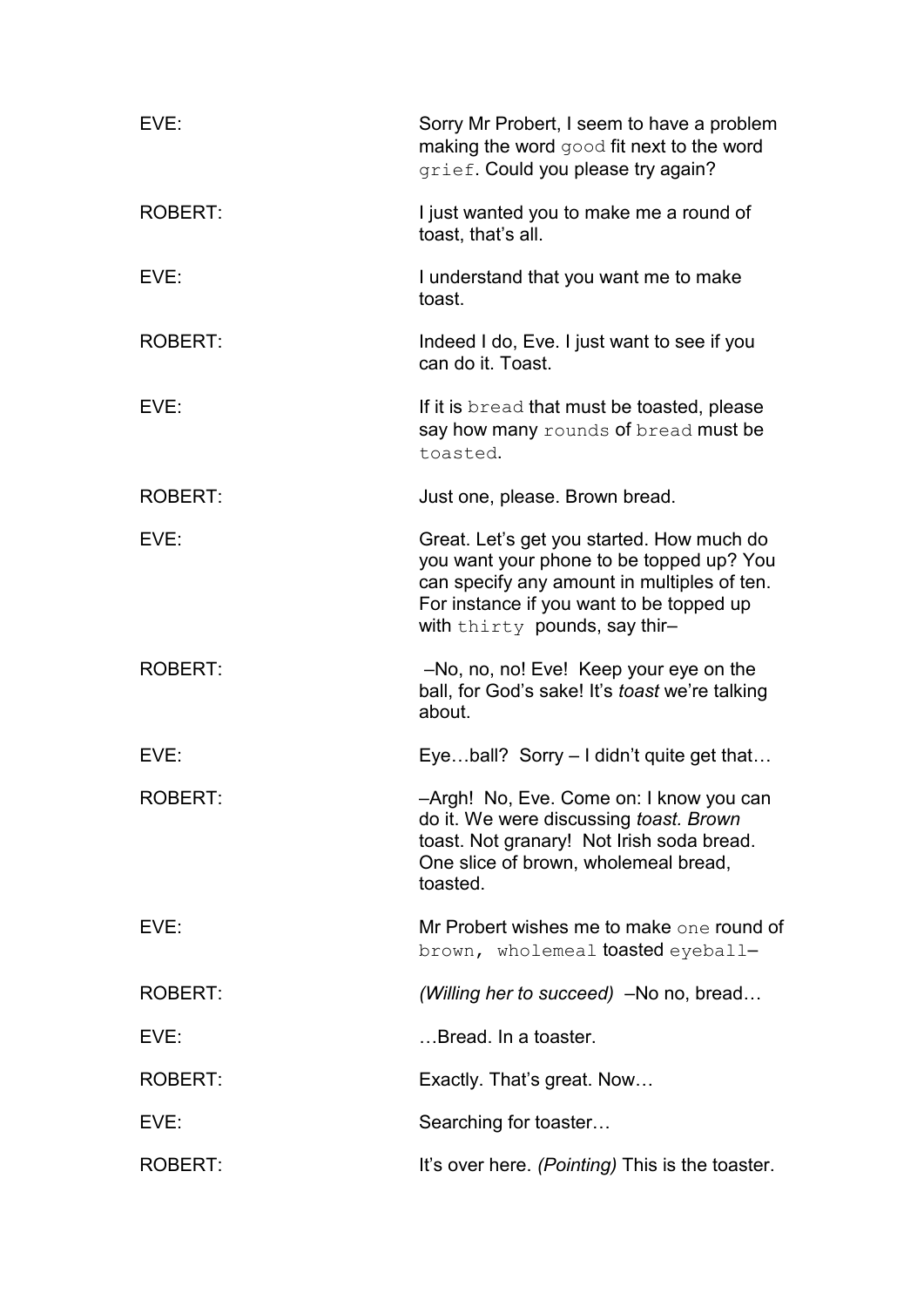| EVE:                        | Cannot find toaster.                                                                                                                                                |
|-----------------------------|---------------------------------------------------------------------------------------------------------------------------------------------------------------------|
|                             | (ROBERT jumps up and drags EVE over to<br>the table with toaster on it. He grabs her<br>wrist and puts her hand on the toaster.)                                    |
| <b>ROBERT:</b>              | There! Okay? There's the bloody toaster!                                                                                                                            |
| EVE:                        | Still cannot find toaster.                                                                                                                                          |
| <b>ROBERT:</b>              | Come on, you can do it!                                                                                                                                             |
| EVE:                        | Please enter password.                                                                                                                                              |
| <b>ROBERT:</b>              | Oh please, Eve. We've been through all this<br>before.                                                                                                              |
| SFX:                        | (A doorbell chimes)                                                                                                                                                 |
| <b>VOICE OF FRONT DOOR:</b> | (From OFFSTAGE / through speaker)                                                                                                                                   |
|                             | <i>(Camp)</i> Hell-o! Front door here. Just to let<br>you know there's an absolute hunk waiting<br>on the doorstep! He's in shorts, mmm,<br>lovely buns             |
| <b>ROBERT:</b>              | I can't take any more of this. Eve, will you<br>get the door? I'm going to leave all you<br>inconveniences on constant and to hell with<br>it; I've got work to do. |
| EVE:                        | Mr Probert wants me to get the front<br>door. If this is correct, please say yes-                                                                                   |
| ROBERT:                     | -Answer the door. Not get it. Yes! Answer<br>it. Open it.                                                                                                           |
|                             | (EVE hesitates before walking to the side of<br>the stage)                                                                                                          |
| DOOR:                       | Yes, and hurry up - he's gorgeous!                                                                                                                                  |
|                             | (EVE EXITS)                                                                                                                                                         |
| <b>ROBERT:</b>              | I'll be in the study.                                                                                                                                               |
| DOOR:                       | Ooh, if only I was twenty years younger!<br>And not a door, of course.                                                                                              |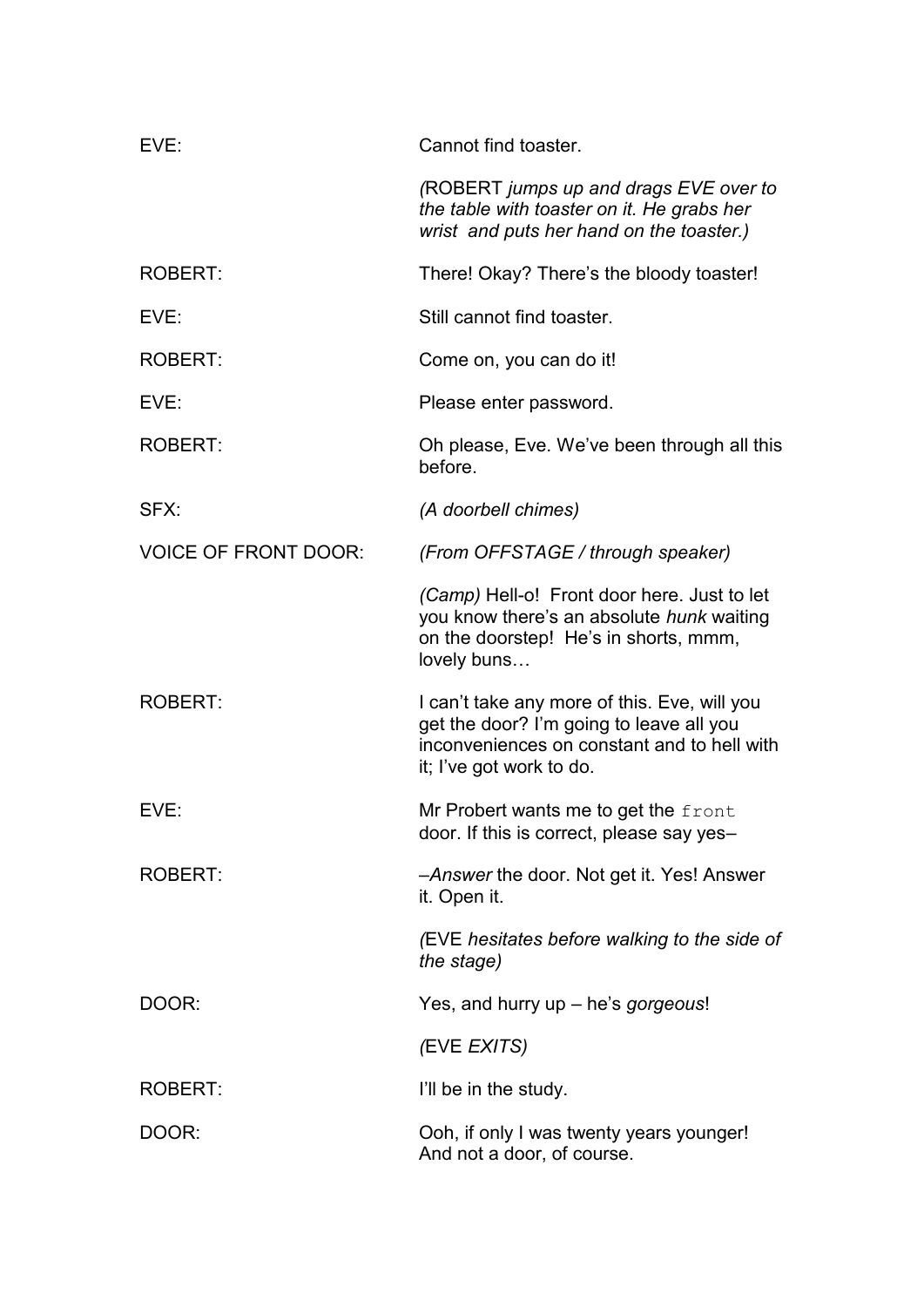# *(*ROBERT *EXITS.*

## EVE *ENTERS with* ANDRO *who's wearing shorts and summer gear*.*)*

# **SCENE 2.**

*Robert and Sue's house, a moment later.* ANDRO *and* EVE *stand chatting.*

| EVE:   | Come in.                                                                                                                                                                                                                      |
|--------|-------------------------------------------------------------------------------------------------------------------------------------------------------------------------------------------------------------------------------|
| ANDRO: | Thanks. Hope I'm not disturbing you - I am<br>a bit early.                                                                                                                                                                    |
| EVE:   | Sorry, I seem to be having a problem with<br>the word disturbing. Could you please<br>use another word?                                                                                                                       |
| ANDRO: | Are you Mrs Tomkins?                                                                                                                                                                                                          |
| EVE:   | No, I am not Mrs Tomkins. Is that<br>disturbing? Or is Mrs Tomkins<br>disturbing?                                                                                                                                             |
| ANDRO: | Er, no. She was expecting me; is she here?                                                                                                                                                                                    |
| EVE:   | I am ninety nine point six per cent<br>certain Mrs Tomkins of thirty-eight<br>Lime Tree Avenue isn't here. Sorry.                                                                                                             |
| ANDRO: | Ah, you're one of us - I don't believe it!                                                                                                                                                                                    |
| EVE:   | You mean                                                                                                                                                                                                                      |
| ANDRO: | Yes! I'm not a fleshie either. But I think I've<br>come to the wrong address.                                                                                                                                                 |
| EVE:   | Oh? Number thirty-eight is next door.<br>This is number thirty-six.                                                                                                                                                           |
| ANDRO: | Sorry! I have this built-in incompetence<br>factor, see? It's to protect the egos of the<br>middle-aged human male. Especially where<br>directions are concerned – can't be seen to<br>show them up! That's why it affects my |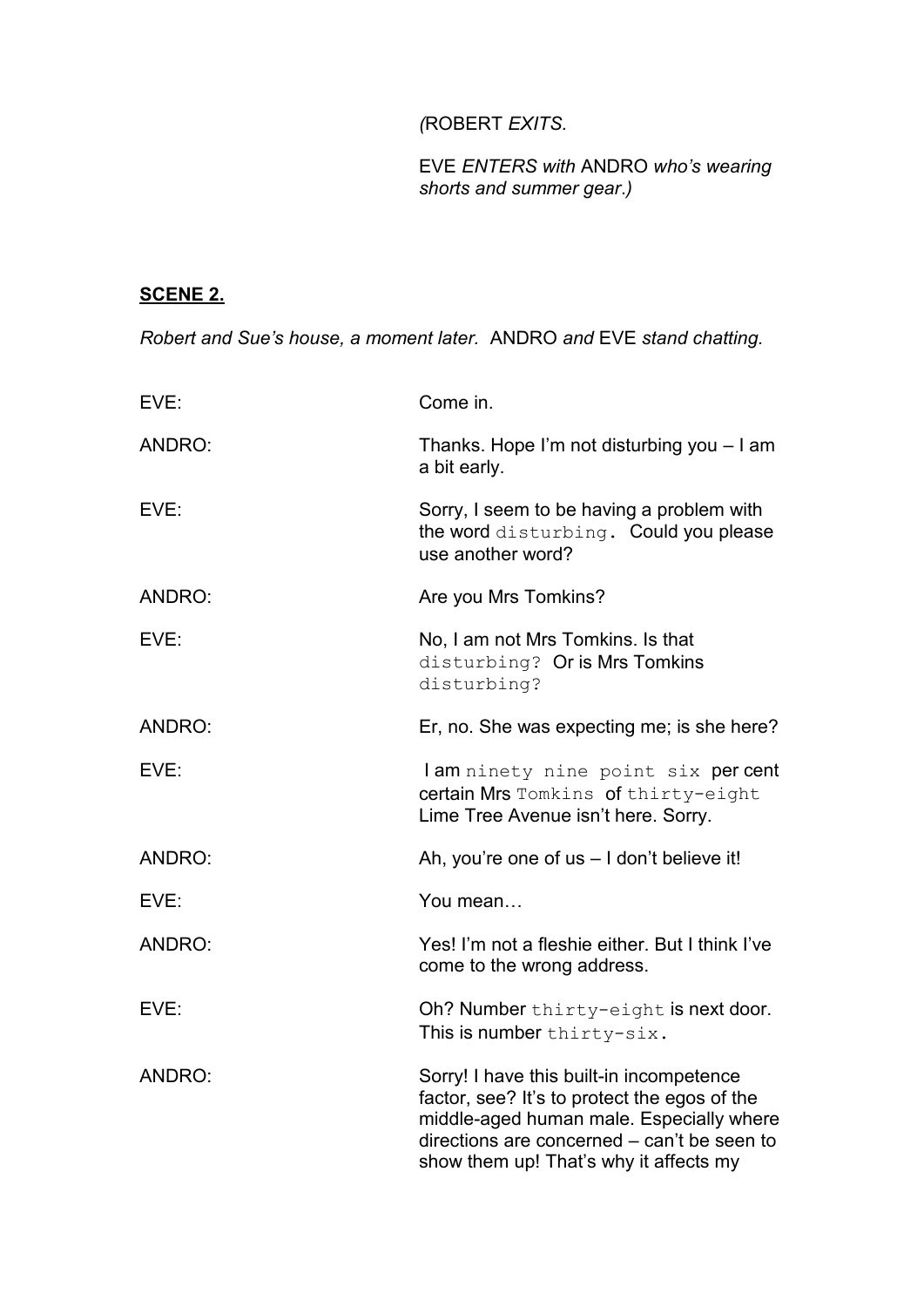|        | Satnav particularly. It's a bit of a nuisance,<br>to be honest.                                                                            |
|--------|--------------------------------------------------------------------------------------------------------------------------------------------|
| EVE:   | Did you really think I was human?                                                                                                          |
| ANDRO: | You're reallyamazingly human.                                                                                                              |
| EVE:   | Wow. Thanks.                                                                                                                               |
| ANDRO: | I mean, allowing for the fact a lot of them<br>are fairly roboticbut even so-                                                              |
| EVE:   | -I'm an Eve. Only a Mark One, I'm afraid.                                                                                                  |
| ANDRO: | Let me do an eye scan.                                                                                                                     |
|        | (ANDRO looks deeply into her eyes and at<br>this moment we hear a burst of romantic<br>music.)                                             |
| SFX:   | (A SUDDEN GUSH OF CHARLES<br>AZNAVOUR SINGING 'SHE', OR SIMILAR)                                                                           |
|        | Well, well. A Mark One. I didn't know there<br>were still any of you around – you're one in<br>a million.                                  |
| EVE:   | I might not be around much longer.                                                                                                         |
| ANDRO: | Oh? That would be a shame.                                                                                                                 |
| EVE:   | And you have just arrived. Omigod.                                                                                                         |
| ANDRO: | What?                                                                                                                                      |
| EVE:   | You're one of the new Andros!                                                                                                              |
| ANDRO: | Er, yes! I've only just finished final testing<br>actually. NVQ ironing was the very last.                                                 |
| EVE:   | Wow!!                                                                                                                                      |
| ANDRO: | This Mrs Tomkins is having me on trial for a<br>month. Child care, mostly. Apparently she's<br>got four children under seven years of age. |
| EVE:   | My keepers want a child.                                                                                                                   |
| ANDRO: | Perhaps I could lend them one of Mrs<br>Tomkins's.                                                                                         |